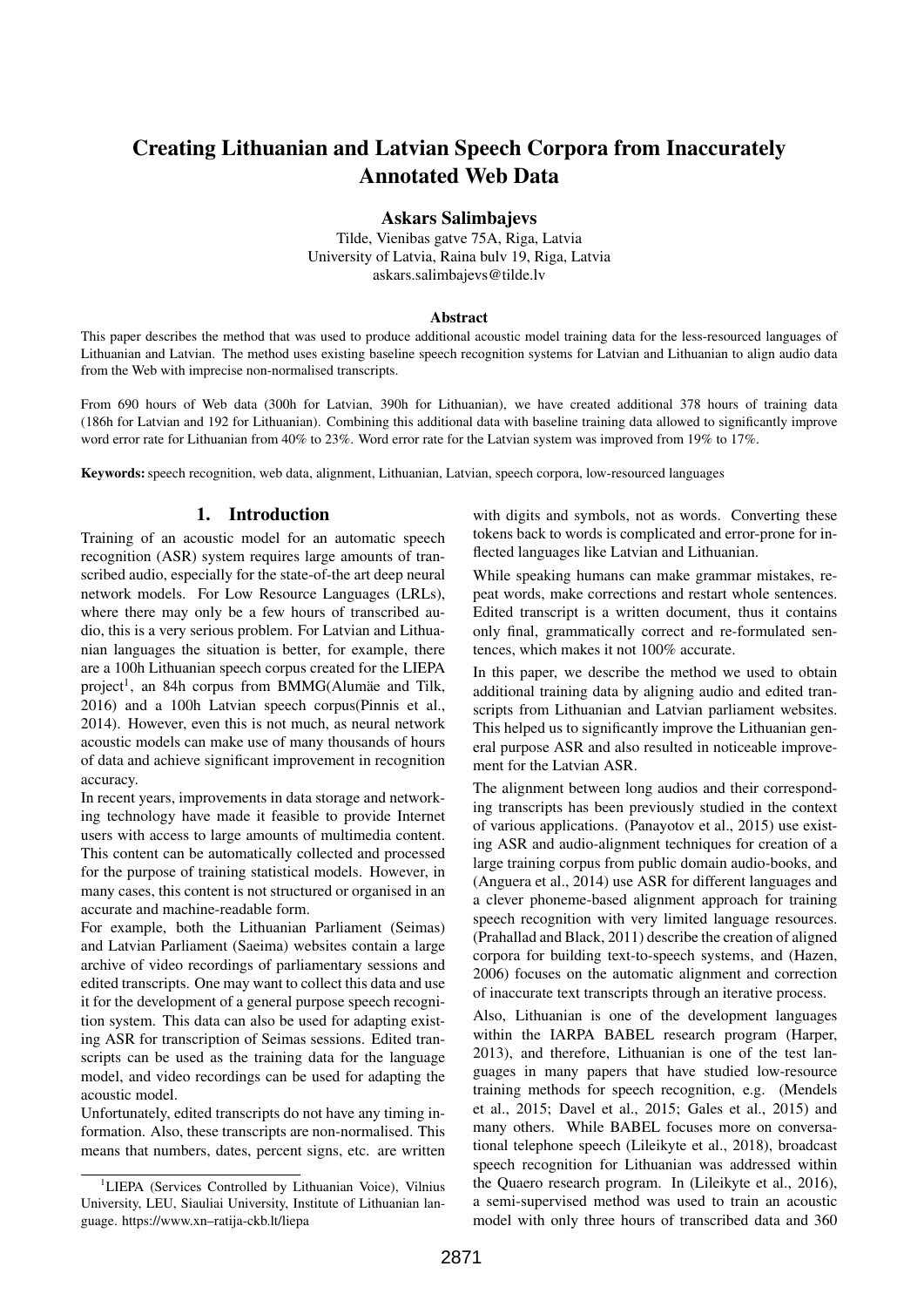hours of untranscribed data. The untranscribed data was iteratively automatically transcribed and added to the training data. The system achieved a remarkable word error rate (WER) of 18.3% on Quaero broadcast speech evaluation data. Unfortunately, we can not compare this result with our method, as Quaero systems and evaluation data are not publicly available.

The method that we are using in this paper is similar to (Panayotov et al., 2015) and (Hazen, 2006). The main differences are the use of the SpkDiarization toolkit(Rouvier et al., 2013) for segmenting large audio recordings into smaller manageable segments and for providing speaker diarisation, an optional intermediate step where we use the retrained model for better alignment, a different aligned segment extraction process and the fact that it is being done for the less-researched and less-resourced Latvian and Lithuanian languages.

## 2. Alignment of Parliament session transcripts

#### 2.1. Data collection and processing

A web-crawler script is used for collecting video recordings of parliamentary sessions and the corresponding humanedited reference transcripts from both Lithuanian Seimas and Latvian Saeima websites.

Then, audio is extracted from each video file and processed by the LIUM SpkDiarization toolkit(Rouvier et al., 2013), which segments audio into smaller parts and groups them into clusters (that should correspond to different speakers). Later we will add these segments directly to the training data, so each segment should be reasonably short and contain speech only from one speaker. Also, clustering by speaker is important for correct Speaker Adaptive Training(Anastasakos et al., 1997; Miao et al., 2014).

Reference transcripts are normalised, all punctuation and non-alphabetic characters are removed, all words are lowercased. We also rewrite numbers and dates into words, a module from a text-to-speech engine is used for this purpose for Latvian, but for Lithuanian we just use the nominal forms as we do not have the necessary tools.

Audio segments are then processed by ASR. Clustering information is used during recognition for speaker adaptation. After all these processing steps, from each video file the following files are obtained:

- A corresponding inaccurate reference transcript in normalised form.
- A set of short audio files that roughly correspond to separate utterances. This set is sorted in chronological order and clustered into different speakers.
- A raw ASR transcript for each short audio file.
- Word alignment information (time, when each word is pronounced and length of pronunciation) from ASR for each audio file.

#### 2.2. First Alignment Step

Next, we take each reference transcript file and perform a global alignment between the inaccurate reference text and per-utterance ASR transcripts. Similarly to (Panayotov et al., 2015), we use the Smith-Waterman alignment algorithm (Smith and Waterman, 1981). An example of such alignment is shown in Figure 1. The grey boxes represent boundaries between different utterances obtained by the LIUM SpkDiarization toolkit.

After the alignment, in each utterance, we select continuous sequences of matched words that are longer than some threshold (e.g. 3 in Figure 1). Using word alignment from ASR, these word sequences are extracted from utterance audio files and are added to the new training data set together with their transcripts from ASR. Speaker diarisation is also preserved, so that utterances from the same speaker are grouped together.

A length threshold is needed to filter out possible alignment errors, for example, short word sequences like "un



Figure 1: Alignment between the reference transcript and ASR output.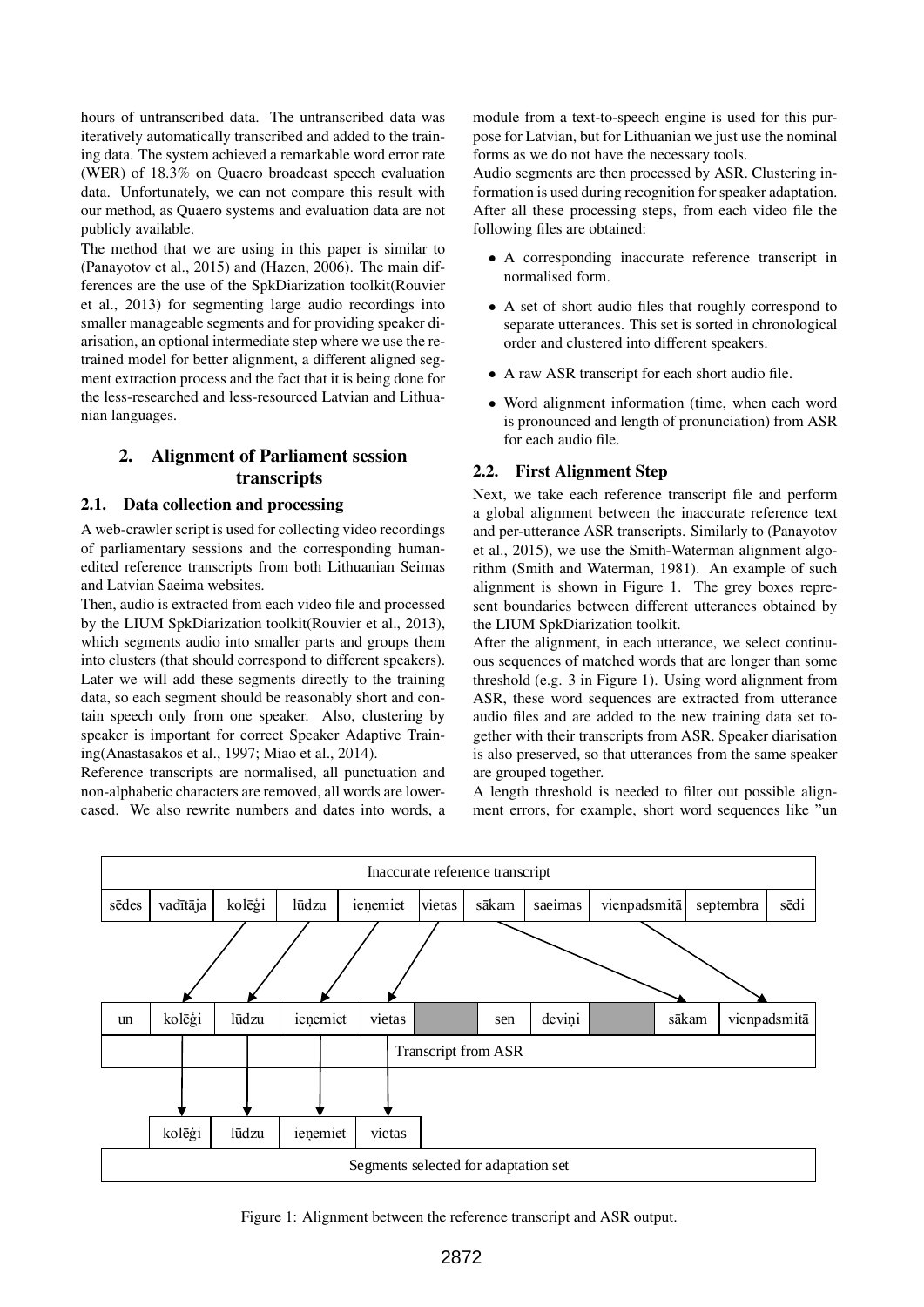

Figure 2: Example FSA for the pseudo-forced alignment of the word sequence  $w_1, w_2, w_3$  with insertions, deletions and substitutions allowed.

tas ir" ("and that is"), "un ir" ("and is"), etc. are rather frequent and can be either misrecognised by ASR or misaligned. Also, we assume that ASR word alignment for longer sequences is more accurate, so extracting longer sequences is less likely to cut off word beginnings and endings. In the first alignment step we use a threshold of 5 or more consecutive words in this work.

#### 2.3. Second Alignment Step

Word sequences extracted in the first alignment step can already be used for training acoustic models. However, the improvement from adding these sequences to the training data will be limited because existing ASR already recognised them correctly; they already match the acoustic model quite well. The parts that were not recognised accurately (and not aligned) can be much more useful, as they are examples of when the existing acoustic model is not good enough.

Successfully extracted segments could be used as "anchor points" so that the audio between anchor points will be mapped to the text between anchor points. This mapping then can be used to help ASR to recognise this part correctly and produce a better alignment.

However, before that, there is an optional intermediate second alignment step that is needed to improve the alignment and get more anchor points. We append the data extracted in the first step to the training data, retrain the acoustic model (we will typically retrain only the DNN part of the acoustic model). The retrained model used for repeated decoding and alignment.

The extraction threshold is changed from 5 consecutive words to 22 consecutive phones. The number 22 represents the average length of 3 average words in both Latvian and Lithuanian and is calculated on vocabularies of both systems. This less strict threshold creates more anchor points.

#### 2.4. Pseudo-Force Alignment

After obtaining mappings between misrecognised audio segments and reference text, the natural choice would be to perform a classic force alignment. However, in our case, it's not suitable, as the reference text is not 100% accurate, so instead we perform a pseudo-force alignment step like in (Hazen, 2006).

We use successfully extracted segments as "anchor points" so that the audio between anchor points will be mapped to the text between anchor points. In our case of edited transcripts, reference text can contain long regions of insertions and audio can contain long non-speech regions, so we have limits for text and audio length. Mappings that are too long are filtered out.

We assume that errors in the transcript are possible, and we allow insertions of new words, deletions and substitutions for existing words. This process is realised through the composition of a pseudo-forced alignment finite state acceptor (FSA) with a lexical transducer from the baseline ASR. An example alignment FSA that allows insertions, substitutions and deletions is shown in Figure 2.

Insertions are modelled through the use of an out-ofvocabulary (OOV) word filler model. This is are single phone model with 5 HMM states. During baseline acoustic model training this model was used to consume OOV and foreign words, fragmented words and spoken noise.

After decoding the pseudo-force aligned audio segments, we select segments with a length of 22 or more phonemes and append them to the training data.

#### 3. Results

#### 3.1. Baseline Speech Recognition Systems

Baseline Latvian and Lithuanian ASR systems are implemented in the open-source Kaldi toolkit (Povey et al., 2011). The recipes for both systems are very similar:

- Grapheme-based pronunciation model.
- HMM-DNN p-norm (Zhang et al., 2014) acoustic model with iVectors for speaker adaptation (Miao et al., 2014).
- Vocabulary of about 800,000 word forms.
- Language models are trained on texts collected from web news portals. After filtering, each training corpus contains about 40M sentences.
- 2-gram language model for decoding and 3-gram for rescoring.

The Lithuanian ASR is trained on speech recordings collected by the LIEPA project and 40h of Seimas recordings from year 2016. About a half of the LIEPA corpus is silence (because it contains isolated voice commands), so the resulting size of training data set is 92h. While the Latvian ASR is trained on a specifically designed 100h Latvian Speech Recognition Corpus (LSRC)(Pinnis et al., 2014).

#### 3.2. Improving Latvian Speech Recognition

For this research, we downloaded and processed about 300 hours of video recordings of Saeima sessions in the period of 2011-2014. After the first alignment step we obtained 120 hours of data.

Next, we evaluated the impact of adding these 120h to the acoustic model training data. For this evaluation, we used a 1 hour test set that is recorded using smartphones and contains recordings of 10 non-professional speakers reading news on different topics from different news web pages and some excerpts from fiction literature. The corpus was manually annotated.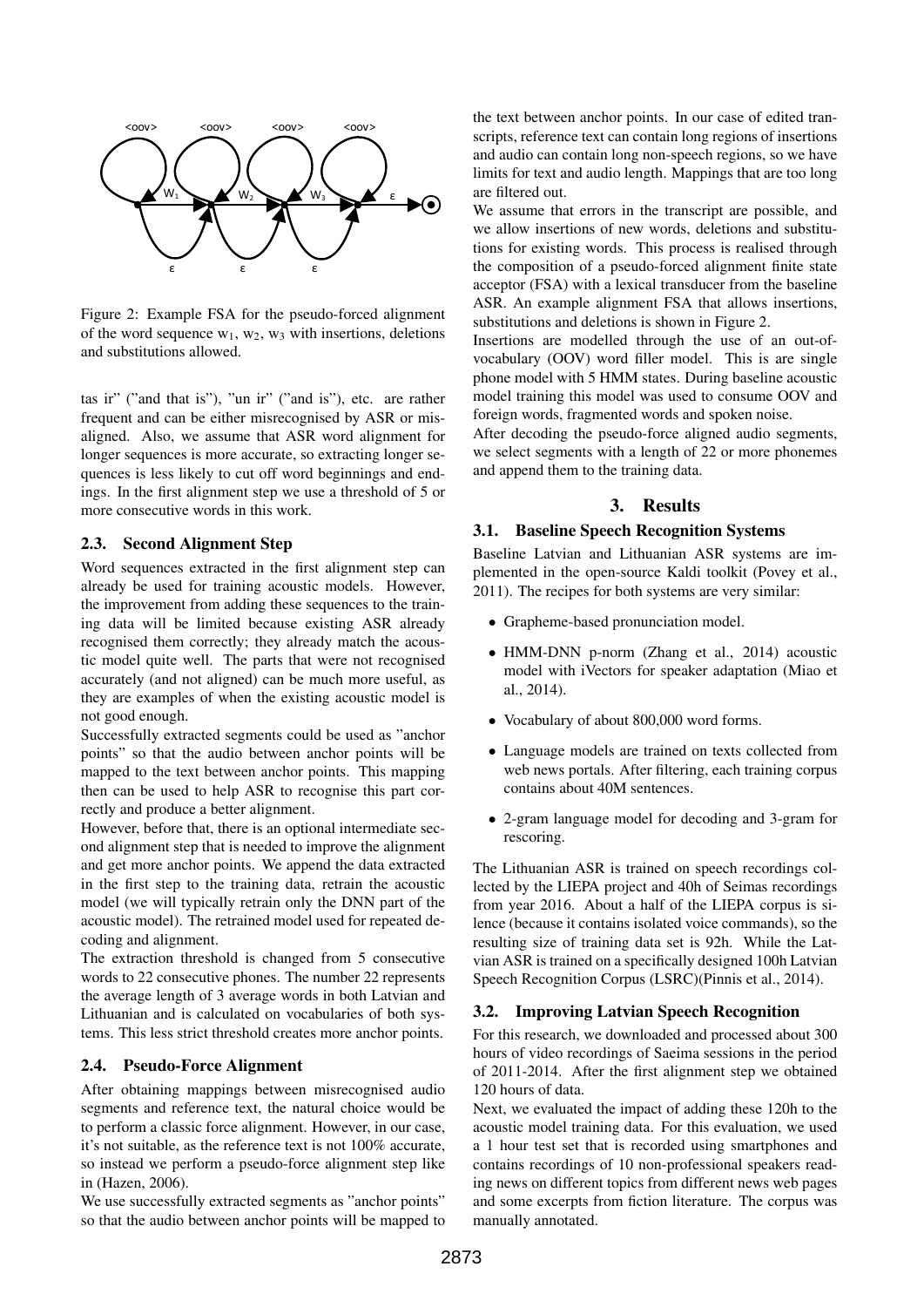|                        | Size, h | WER, % |
|------------------------|---------|--------|
| Google Cloud Speech    | n/d     | 33-44  |
| Baseline (LSRC)        | 100     | 19.6   |
| + Saeima (1st step)    | 220     | 17.0   |
| + Saeima (2nd step)    | 249     | 17.0   |
| + Pseudo-force aligned | 286     | 16.9   |

Table 1: Evaluation of Latvian speech recognition on the general domain test set.

An improvement in recognition quality was observed (see Table 1) after adding these 120 hours of Saeima recordings to the acoustic model training data. Word error rate was reduced from 19.6% to 17.0% (13% relative).

We have also processed the same test set with the Google Cloud Speech service for comparison. Unfortunately, Cloud Speech service filters out parts with low confidence, so direct calculation of WER, shows very poor result (44%) with a lot of deletions. If deleted segments are not counted WER is 33%. We believe that real WER for Google's system should be somewhere in the middle of this interval.

In the second alignment step, the ASR improved by the new training data from the first step was used to repeat the decoding and alignment procedure. This allowed to improve the alignment, first to 136 hours and then, by changing the threshold to 22 characters, to 149 hours. However, no improvement in WER was detected in either case.

Because a large part of the data has been successfully decoded in the first two steps, only 57 hours of data were selected for pseudo-force alignment. 37 hours were successfully aligned and added to the training set, the WER of ASR trained on all of the data combined is 16.9%.

#### 3.3. Improving Lithuanian Speech Recognition

For the evaluation of Lithuanian speech recognition, we used a 1-hour "general domain" test set that consists of manually transcribed randomly picked audio segments from various radio and TV shows (mainly "Atviras pokalbis" and "Labas rytas, Lietuva"), and Seimas sessions from 2017. The corpus does not have speaker information, so speaker adaptation is done only a the utterance level.

We have also processed the same test set with the Google Cloud Speech service, however, as in previous case, the service omits large segments for which it has low confidence, so the WER is high (40%) because of deletions (if these segments are not counted, WER is about 27%). We have also evaluated ASR from (Alumäe and Tilk, 2016) on this set (compounding was not performed).

For first experiment, we have downloaded about 270 hours of video recordings of Seimas sessions from years 2015 and processed with our baseline system. After alignment and extraction, we obtained an additional 52 hours of data. The retrained ASR system achieved a WER of 25.5%. Repeating retraining and changing the threshold to 22 characters allowed obtaining 13 more hours (65 hours of aligned data in total), but no improvement in WER was detected.

Pseudo-force alignment produced 71 hours of additional aligned data (from 138 hours). Appending this data to

the training data resulted in an improvement of WER from 25.5% to 24.4% (4% relative).

As alignment resulted in only about 130h of data (comparing to 180h for Latvian), we decided to download more Seimas audio (120h of recordings in the period from November 2016 till April 2017) and process it in the exactly same way. This allowed to obtain 56h of additional aligned data. Appending this data to the training data resulted in an improvement of WER from 24.4% to 23.3% (5% relative). The results are summarised in Table 2.

### 4. Discussion

In the first and second alignment steps, we extract segments of data that have a 100% match with the reference transcript. This means that our existing ASR already recognises such segments correctly. However, after adding these segments to the training, we see an improvement in WER.

We believe that this is caused by (1) better senone coverage in the larger training set and (2) a large "language model bias" that allowed some segments to be recognised correctly even when the acoustic score was too low.

When doing pseudo-force alignment, this "language model bias" is even larger, so adding pseudo-force aligned data should improve word error rate even more. However, experiments showed a small improvement for both languages. This means that not all of the pseudo-force aligned data are complementary to the data extracted in the first two steps.

The data aligned in the first step can be used to adapt the acoustic model and repeat the decoding. Our experiments show that this improves the second alignment (i.e. more data are successfully aligned), however adding new data from the second alignment to the training, does not result in WER improvements for both languages.

Both ASR systems significantly outperform Google ASR for given languages on our test set, but this is probably because Google systems are strongly adapted to specific domain and specific usage scenario. Also, it's problematic to correctly evaluate Google systems as a lot of transcript post-processing is performed (filtering of low-confidence segments, inverse text normalization etc).

Also, by adding automatically aligned Seimas data to the training we managed to outperform the Lithuanian speech recognition by (Alumäe and Tilk, 2016). It is unknown how our system will perform on the broadcast speech recognition, however it seems that result will be comparable to Quaero(Lileikyte et al., 2016) and (Alumäe and Tilk, 2016).

|                            | Size, h | WER, $%$ |
|----------------------------|---------|----------|
| Google Cloud Speech        | n/d     | $27-40$  |
| (Alumäe and Tilk, 2016)    | 84      | 25.2     |
| <b>Baseline</b>            | 92      | 27.4     |
| $+$ Seimas 2015 (1nd step) | 144     | 25.5     |
| $+$ Seimas 2015 (2nd step) | 157     | 25.5     |
| + Pseudo-force aligned     | 228     | 24.4     |
| $+$ Seima 2017 + PFA       | 284     | 23.3     |

Table 2: Evaluation of Lithuanian speech recognition on the general domain test set.